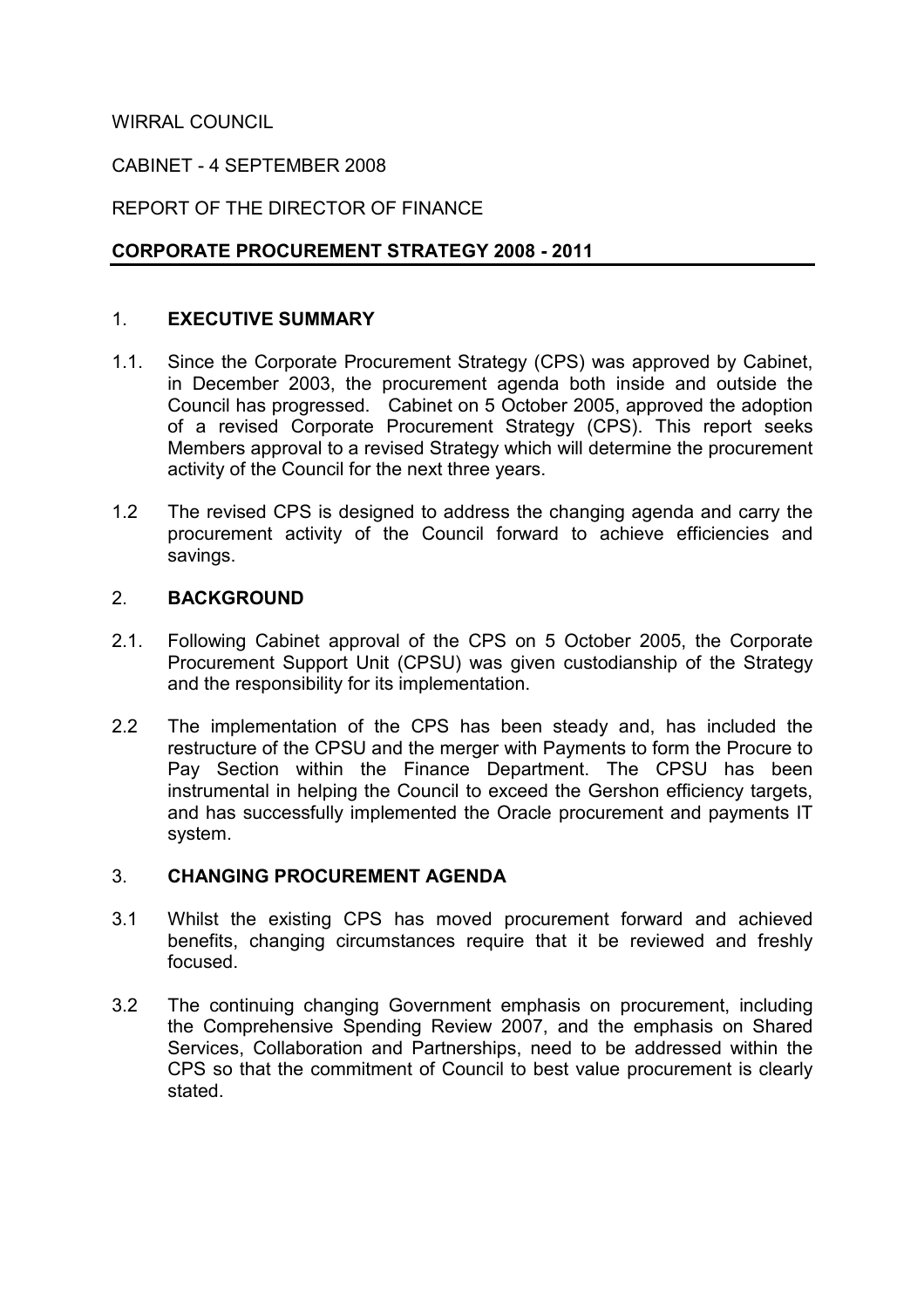3.3. The revised CPS incorporates the changing agenda and is clear that the Council intends to use its considerable buying power to support the delivery of efficient quality services for the people of Wirral.

### 4. PROPOSED CORPORATE PROCUREMENT STRATEGY

- 4.1. The revised Corporate Procurement Strategy is attached to this report. It details the Council commitment to best practice procurement and sets out objectives to achieve its implementation. It ensures that all procurement activities and processes are fully compliant with EU Directives and Council Procedure Rules.
- 4.2. The Procure to Pay Section of the Finance Department will act as guardians of the Strategy and have developed the 'Procurement Key Priorities' illustrated at Appendix A of the CPS, which will ensure that implementation is carried out with a controlled and measured approach.
- 4.3. The Strategy is a working document and as such will need amendments when necessary which will be reported to Cabinet.

## 5. FINANCIAL AND STAFFING IMPLICATIONS

5.1. There are none arising directly from this report. The implementation of the Strategy will significantly affect the achievement of efficiency targets. This in turn will release resources for investment in front line services.

### 6. EQUAL OPPORTUNITY IMPLICATIONS

6.1. There are none arising directly from this report. The Strategy does make reference to the need to work more closely with Small and Medium Enterprises (SME) and social enterprises which will provide equality of opportunity for these providers.

### 7. COMMUNITY SAFETY IMPLICATIONS

7.1. There are none arising directly from this report.

### 8. HUMAN RIGHTS IMPLICATIONS

8.1. There are none arising directly from this report.

### 9. LOCAL AGENDA 21 IMPLICATIONS

9.1. The Strategy makes clear reference to the need to ensure Agenda 21 issues are considered in making procurement decisions.

## 10. PLANNING IMPLICATIONS

10.1. There are none arising directly from this report.